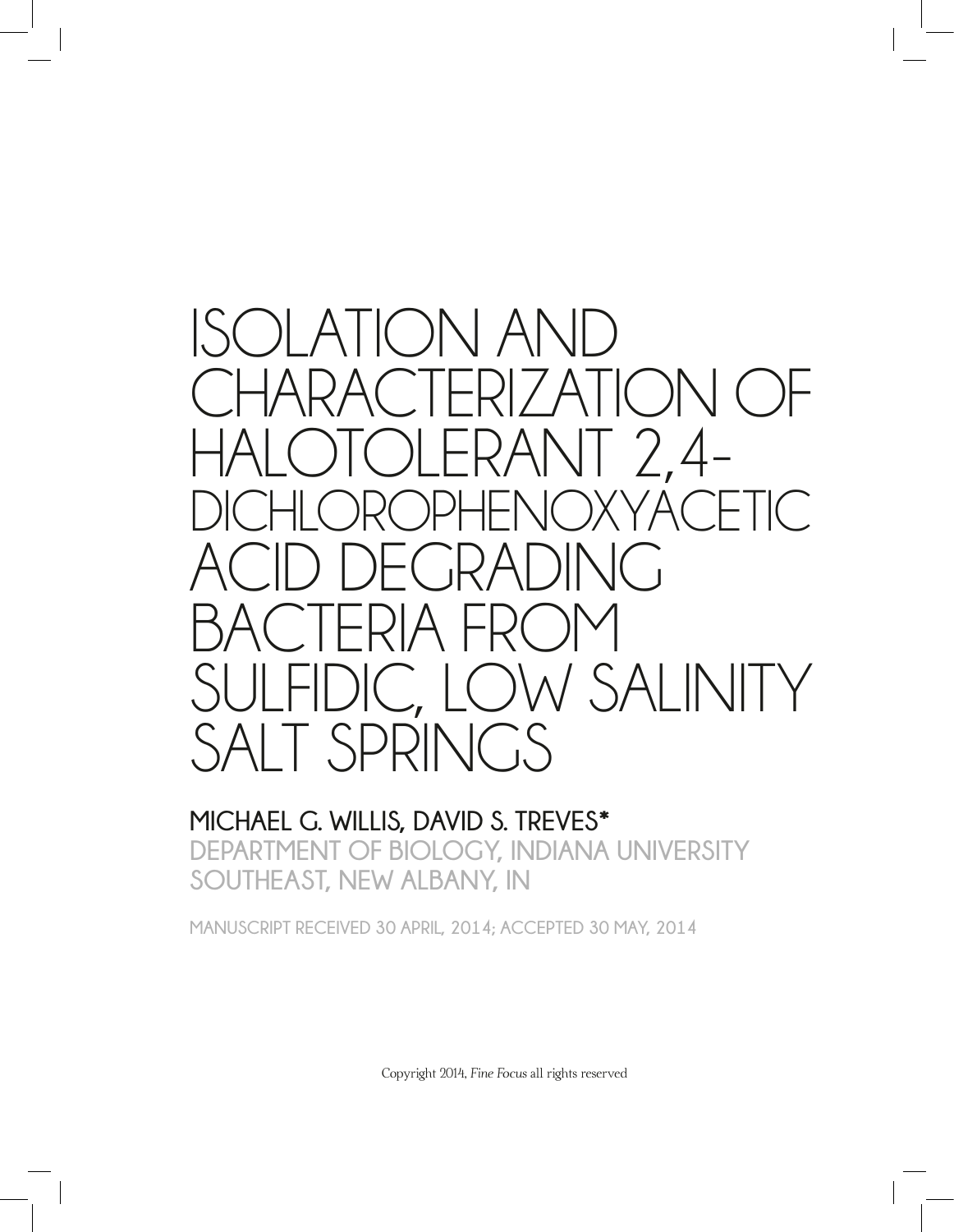# ABSTRACT

The bacterial communities at two sulfidic, low salinity springs with no history of herbicide contamination were screened for their ability to grow on 2,4-dichlorophenoxyacetic acid (2,4-D). Nineteen isolates, closely matching the genera *Bacillus*, *Halobacillus*, *Halomonas*, *Georgenia* and *Kocuria*, showed diverse growth strategies on NaClsupplemented and NaCl-free 2,4-D medium. The majority of isolates were halotolerant, growing best on nutrient rich broth with 0% or 5% NaCl; none of the isolates thrived in medium with 20% NaCl. The *tfdA* gene, which codes for an  $\alpha$  – ketoglutarate dioxygenase and catalyzes the frst step in 2,4- D degradation, was detected in nine of the salt spring isolates. The *tfdAa* gene, which shows ~60% identity to *tfdA*, was present in all nineteen isolates. Many of the bacteria described here were not previously associated with 2,4-D degradation suggesting these salt springs may contain microbial communities of interest for bioremediation.

#### **CORRESPONDING AUTHOR**

\* David S. Treves Department of Biology, Indiana University Southeast 4201 Grant Line Road, New Albany, IN, 47150 dtreves@ius.edu Phone: 812-941-2129.

#### **KEYWORDS**

- $2.4-D$
- *tfdA*
- *tfdAa*
- salt springs
- halotolerant bacteria

# INTRODUCTION

Bacteria have tremendous potential to degrade organic compounds and study of the metabolic pathways involved is a key component to more efficient environmental remediation. One well-studied organic acid degradation pathway is that of 2,4– dichlorophenoxyacetic acid (2,4-D) (4, 12, 13, 15, 19, 23). The broadleaf herbicide 2,4- D was developed during World War II by British scientists to help boost production of grass crops like corn, wheat, and rice (23). Since the late 1940's it has been one of the most popular herbicides used by industrial farms and homeowners for the control of broadleaf weeds (30).

The 2,4-D degradation pathway of *Cupriavidus necator* JMP134

(B-*Proteobacteria*; formerly *Ralstonia eutropha*) has received considerable attention and serves as a model system for microbial degradation (2, 3, 26). The frst gene in the catabolic pathway, *tfdA*, codes for an  $\alpha$  – ketoglutarate dioxygenase (6, 7). The remainder of the pathway is comprised of at least fve genes, e.g. *tfdBCDEF*, that continue to break down the molecule for use in central metabolism (29). Members of the *a-, B-* and *y-Proteobacteria* are known to degrade 2,4-D and several unique degradation pathways have been identifed. In the B- and y- *Proteobacteria* three classes of *tfdA* genes are found while the *a-Proteobacteria* carry *tfdAa* that has ~60% identity to the *tfdA* gene of JMP134 (9, 30). A novel *cadABC*-based degradation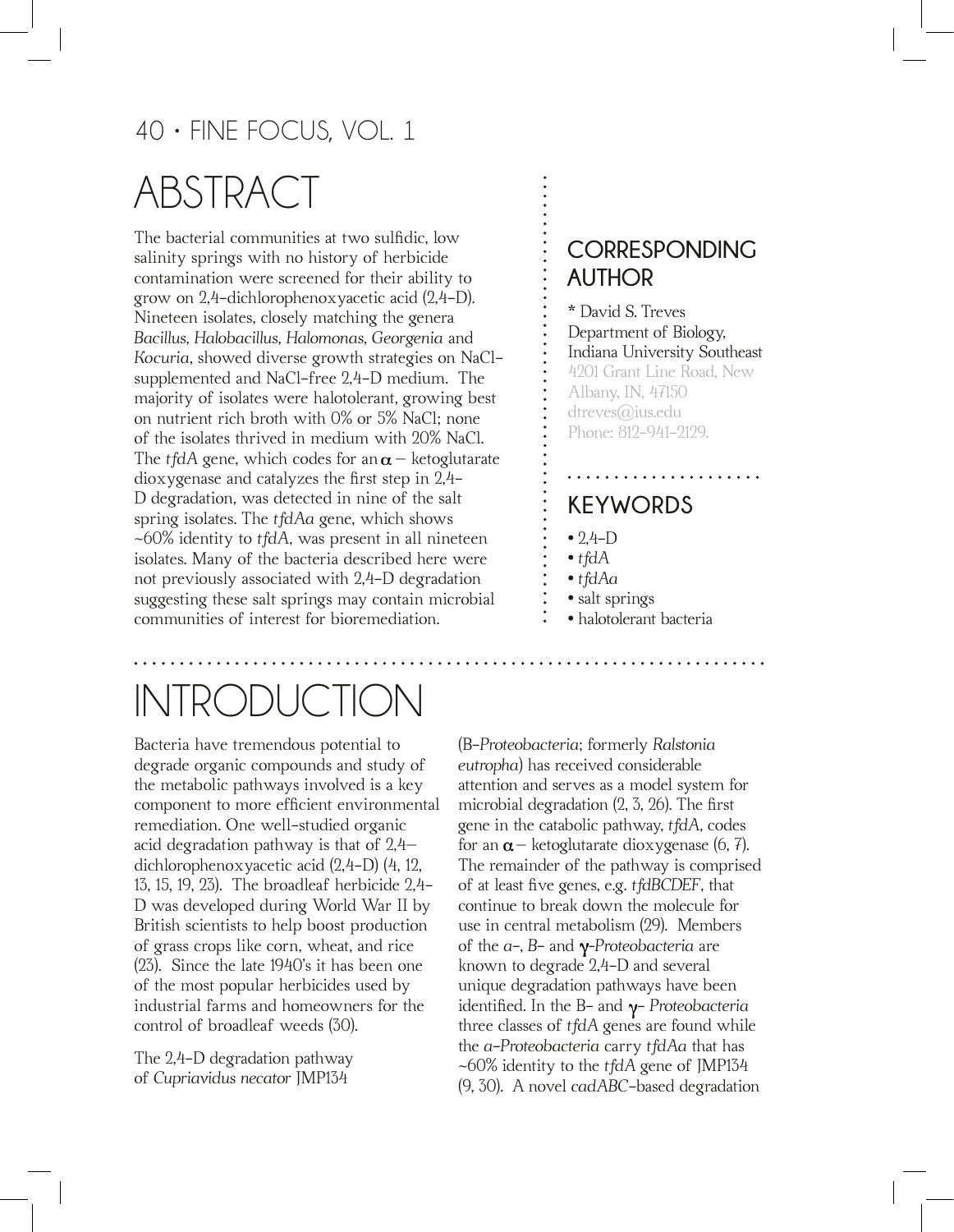pathway which codes for 2,4-D oxygenase subunits (15) has also been found in *a-Proteobacteria* (10).

Although there has been extensive research conducted on 2,4-D degraders in the soil (12 ,13 ,15, 23), there is less work on the removal of 2,4-D in aquatic environments of varying salinity. Maltseva *et al.* (18) isolated three 2,4-D degrading bacteria from the family *Halomonadaceae* in the soil of a high salinity, alkaline lake that was heavily polluted with 2,4-D and other organic acids. Although these isolates came from an extreme environment, and were moderately halophilic and alkaliphilic, they still utilized the well-known *tfdA*-based degradation pathway of JMP134 (18).

The objective of this study was to isolate and characterize 2,4-D degrading bacteria from salt springs at Big Bone Lick State Park in Boone County, KY. The park and surrounding area contain numerous natural springs but this area does not have a history of 2,4-D contamination. The isolates obtained, including some genera not previously associated with 2,4-D degradation, were examined for their ability to grow on 2,4- D in the presence and absence of NaCl and screened for commonly occurring 2,4-D degradation genes. Isolation and characterization of 2,4-D degrading bacteria from novel environments, such as the salt springs in Big Bone Lick State Park, not only expands information on the diversity of herbicide degrading bacteria but also provides useful information for bioremediation of contaminated saline environments.

# MATERIALS AND METHODS

#### **SITE DESCRIPTION AND SAMPLE COLLECTION**

Salt spring samples were collected from Big Bone Lick State Park located in Boone County, KY. The area surrounding the park is a rural semi-agricultural region; there are several salt-springs inside the park's boundary and many more springs throughout the surrounding area. Two springs were the focus of this study because they are easily accessed from the park visitor center. Spring samples representing both spring water and water mixed with spring sediment were collected from the small spring (N 38° 53' 4.582", W 84° 45' 10.648") and large spring (N 38° 53" 5.899", W 48° 45" 9.928") in sterile polypropylene containers, transported to IU Southeast in a cooler (~1.5 h) and used immediately for plating experiments.

#### **PLATING AND ISOLATE PURIFICATION**

A dilution series of the spring samples was done using sterile phosphate buffered saline with dilutions spread onto Artifcial Sea Water nutrient broth (ASW) (17) agar plates with 5, 10 or 20% NaCl to assess levels of halotolerant heterotrophs and MMO minimal medium plates (13) supplemented with 125 ppm 2,4-D / 5% NaCl to assess levels of 2,4-D degraders. Plates were incubated for two weeks at 28°C. Single colonies were transferred to MMO 125 ppm 2,4-D / 5% NaCl for purifcation and after several plate transfers they were grown in Difco Marine broth (Beckton Dickinson & Co., Sparks, MD) and stored at -80°C in 15% glycerol.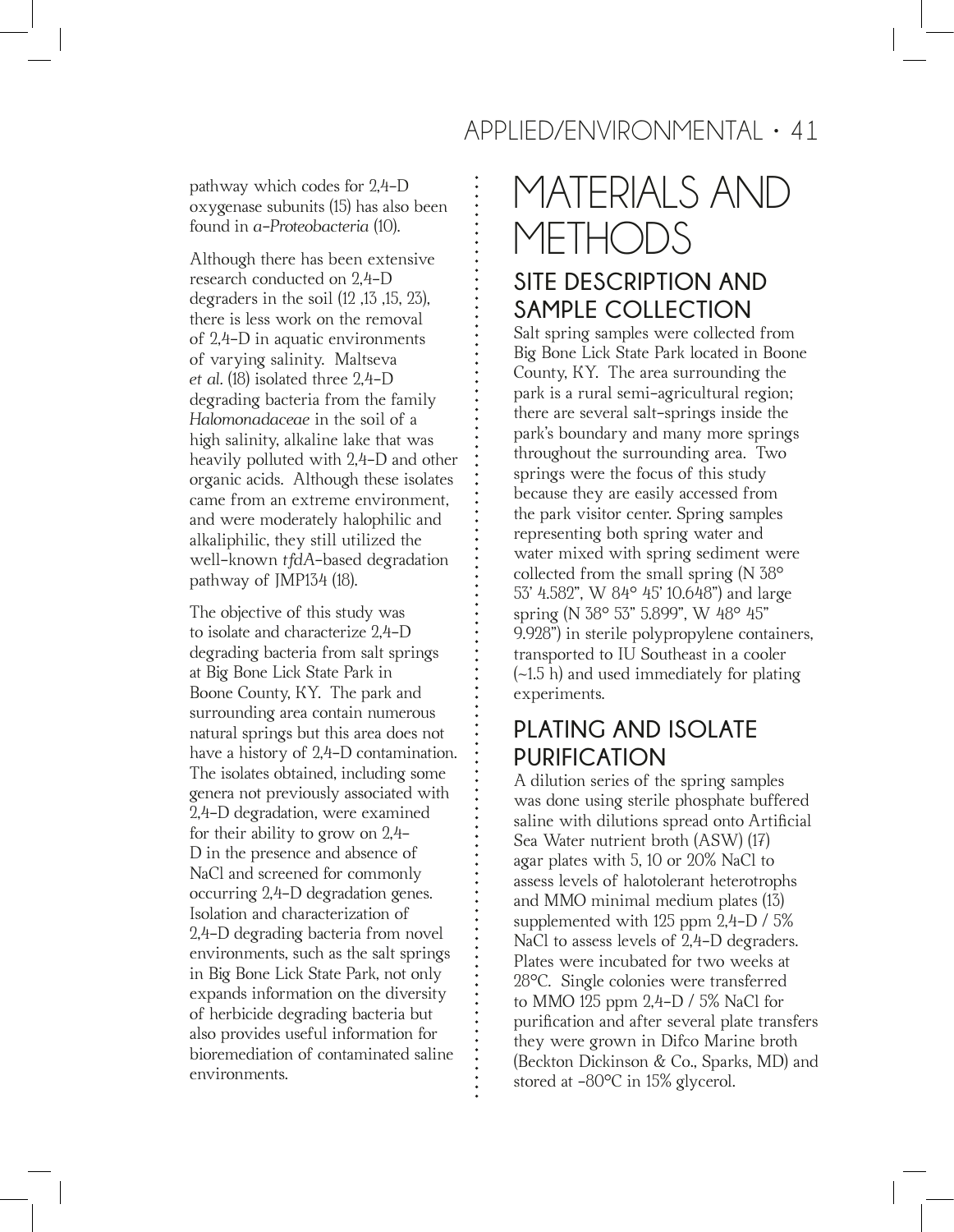#### **GROWTH ASSESSMENT ON 2,4-D**

Purifed isolates were streaked to MMO 2,4-D plates with and without 5% NaCl and incubated at 28°C for 14 days. At regular intervals growth of the isolates was assessed visually by two independent observers and growth was scored as none  $(-)$ , poor  $(+)$ , moderate  $(+)$  or good  $(+++)$ .

#### **DNA EXTRACTION, PCR AND 16S rRNA GENE CHARACTERIZATION**

Genomic DNA from individual isolates was extracted using the MoBio Microbial DNA Extraction Kit (mobio.com). The 16S rRNA gene was amplifed using 27f and 1492r primers (25), and isolates were screened for *tfdA* using the TVU and TVL primers of Hogan *et al.* (8). Screening for *tfdAa* was done using Alpha1 (5'-ACS GAG TTC KSC GAC ATG CG-3') and Alpha2 (5'-GCG GTT GTC CCA CAT CAC-3') primers using the PCR conditions described by Itoh *et al.* (9). Promega GoTaq® Green Master Mix was used for PCR with reaction mixtures prepared according to manufacturer's protocols and thermal cycling was performed using a TECHNE Flexigene thermal cycler. The 16S rRNA gene products were purifed using the MoBio Ultraclean™ PCR Cleanup Kit and DNA sequencing using primers

27f, 1492r and 519f (25) was performed at the IUPUI Core Sequencing Facility using Applied Biosystems 3100 Genetic Analyzers and Big Dye Terminator chemistry v3.1 (perkinelmer.com). Sequences were edited using Chromas (http://technelysium.com. au) and compiled in BioEdit (http://www. mbio.ncsu.edu/BioEdit/bioedit.html). Full or partial sequences were used to query the Genbank database using the Basic Local Alignment Search Tool (BLAST) (1).

#### **SALT TOLERANCE**

Each isolate was transferred to 2ml of ASW nutrient broth (17) containing NaCl ranging from 0, 5, 10, 15 or 20% and incubated at 25°C at 200 rpm for 48 hours. Longer incubations of 72 and 96 hours did not yield increases in optical density. Optical density was measured using a Biotek ELx 800 plate reader at 630nm.

#### **SALT SPRING CHEMISTRY**

Spring water temperature, pH, salinity, total dissolved solids and conductivity were measured using a Hach SensION 156 multi-parameter meter on 9 Sept 2006, 8 Mar 2007, 30 Sept 2009, 16 Oct 2011, 5 Feb 2010 and 10 Oct 2010. No pH data was collected from the springs during the 5 Feb 2010 sampling trip as the pH probe malfunctioned on this date.

## RESULTS **SALT SPRING CHARACTERISTICS**

This study focused on two salt springs located within the borders of Big Bone Lick State Park in Boone County, KY. During six visits to the springs between 2006-2010 spring characteristics and

water chemistry such as pH, temperature and salinity were measured (Table 1). The springs are shallow (~13 cm at the deepest point) and located no more than 100 meters from one another. In general, chemistry between the two springs was similar which, along with their proximity, suggests a common groundwater source.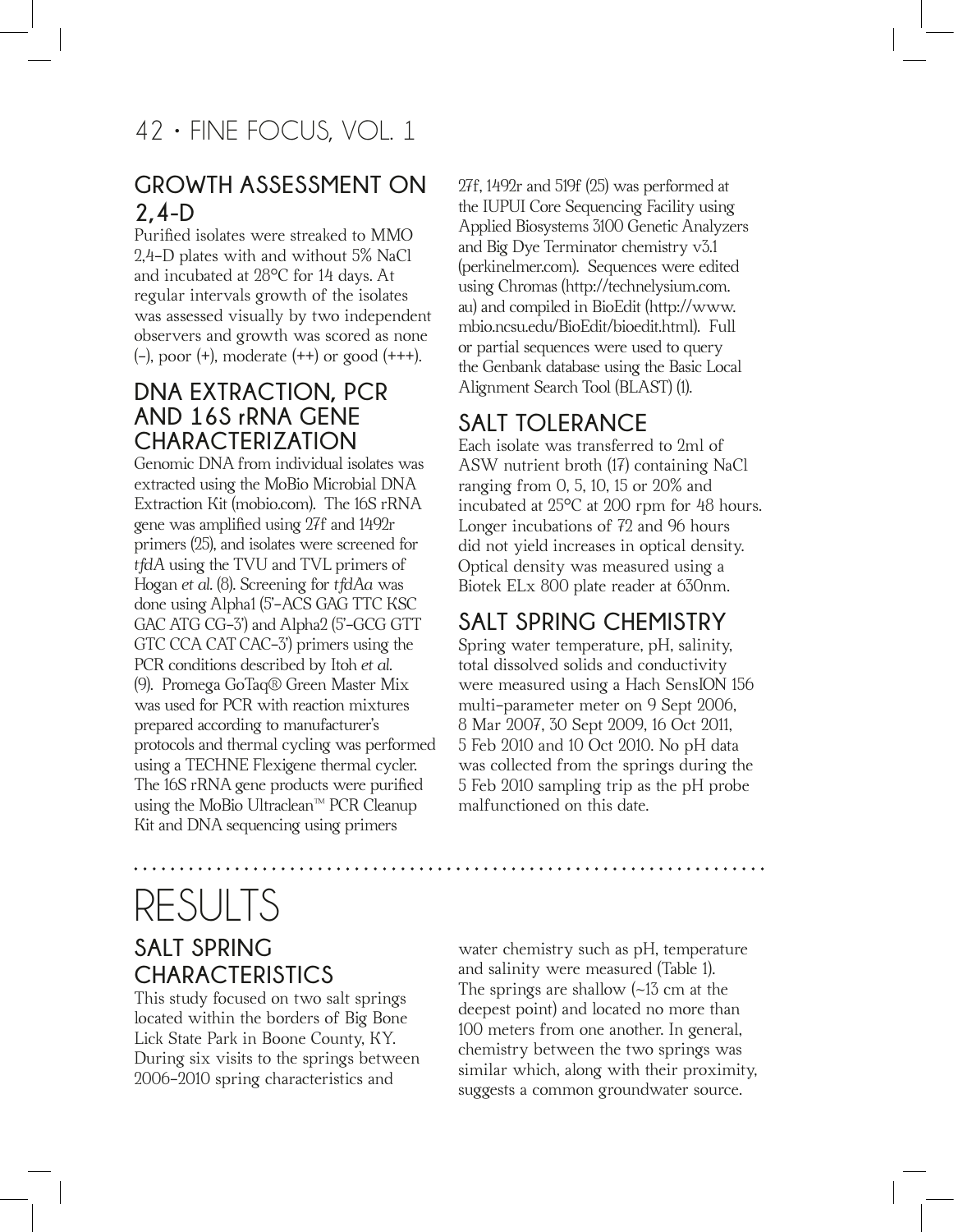| Small spring   | Large spring   |  |
|----------------|----------------|--|
| $16.10 + 3.28$ | $13.88 + 2.42$ |  |
| $7.34 + 0.22$  | $7.49 + 0.35$  |  |
| $7.32 + 0.53$  | $7.42 + 0.27$  |  |
| $6.91 + 1.16$  | $7.18 + 0.23$  |  |
| $10.76 + 0.86$ | $10.14 + 0.70$ |  |
|                |                |  |

Table 1. Water characteristics of two Big Bone Lick State Park salt springs.

Values are mean  $\pm$  SEM. All measurements n=6 except pH where n=5.

#### **ASSESSMENT OF CULTURABLE BACTERIAL COMMUNITIES OF THE SPRINGS**

Spring samples representing water only and water mixed with sediment were plated onto artifcial seawater medium (ASW) supplemented with 5, 10 or 20% NaCl to assess heterotrophic halotolerant bacterial populations (Table 2). CFUs were observed at all three salt concentrations although there was generally a reduction in CFU/mL as the salt concentration increased. Sediment samples from both springs contained larger bacterial populations at each salt concentration compared to water-only spring samples. Samples from both springs yielded CFUs on MMO 2,4-D medium supplemented with 5% NaCl (Table 2). The sediment containing small spring sample had the most 2,4-D degrading bacteria with counts ranging from 1-2 orders of magnitude more than the other three spring samples.

#### **ISOLATION AND IDENTIFICATION OF PUTATIVE 2,4-D DEGRADING ISOLATES**

Nineteen isolates transferred from the original 2,4-D plates and which produced small transparent colonies on media with 2,4-D as the sole carbon source at 28°C were chosen for further characterization. Using 16S rRNA gene sequence data the closest match to each isolate was determined from Genbank (Table 3). Eleven of 19 isolates closely matched the genus *Bacillus* with *Halobacillus* as the next most common genus (4 isolates) followed by *Halomonas* (2 isolates). Eleven of the sequences were nearly full length (1389 nts or greater) and all identities to database sequences were 99% with the exception of isolate 19 (*Halomonas ventosae*) which showed 98% identity.

#### **GROWTH ASSESSMENT ON 2,4-D**

To assess growth on 2,4-D as a sole carbon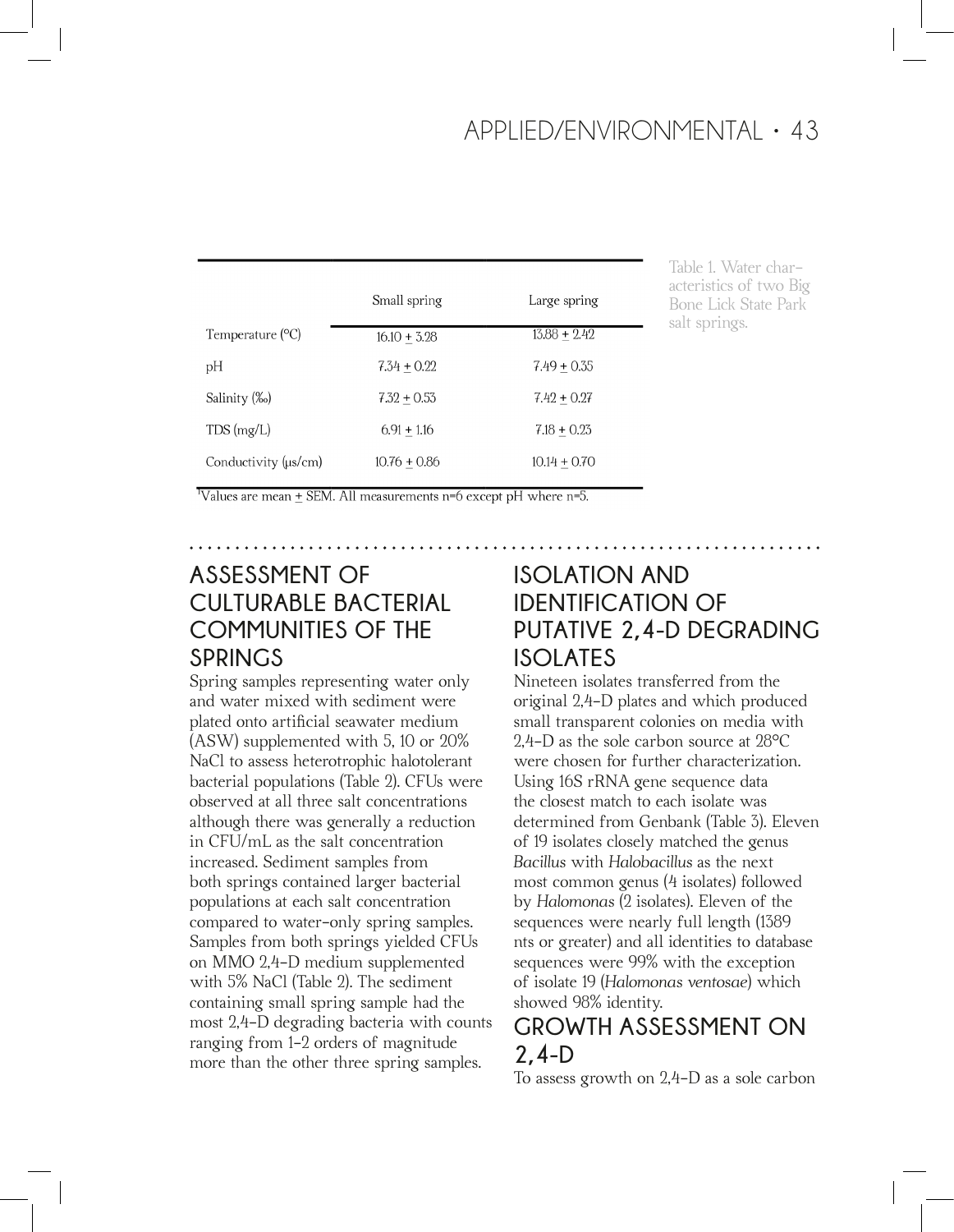Table 2. CFU/mL estimates of halotolerant bacteria in two Big Bone Lick State Park salt springs.

| Small spring     |                     | Large spring      |                     |  |
|------------------|---------------------|-------------------|---------------------|--|
| Water            | Water + Sediment    |                   | Water + Sediment    |  |
| CFU/mL           | CFU/mL              | CFU/mL            | CFU/mL              |  |
| 570              | $1.4 \times 10^{5}$ | $3.1 \times 10^3$ | $4.2 \times 10^5$   |  |
| 100 <sup>o</sup> | $3.1 \times 10^{4}$ | 160               | $1.6 \times 10^{4}$ |  |
| 330              | $7.9 \times 10^{3}$ | 40                | 170                 |  |
| 60               | $8.1 \times 10^5$   | 70                | 730                 |  |
|                  |                     |                   | Water               |  |

<sup>1</sup>Artificial sea water agar-based medium supplemented with NaCl.





Fig. 1. Salt tolerance estimates of isolates from Big Bone Lick State Park. Each bar shows the optical density at 630nm across fve salt concentrations in ASW broth.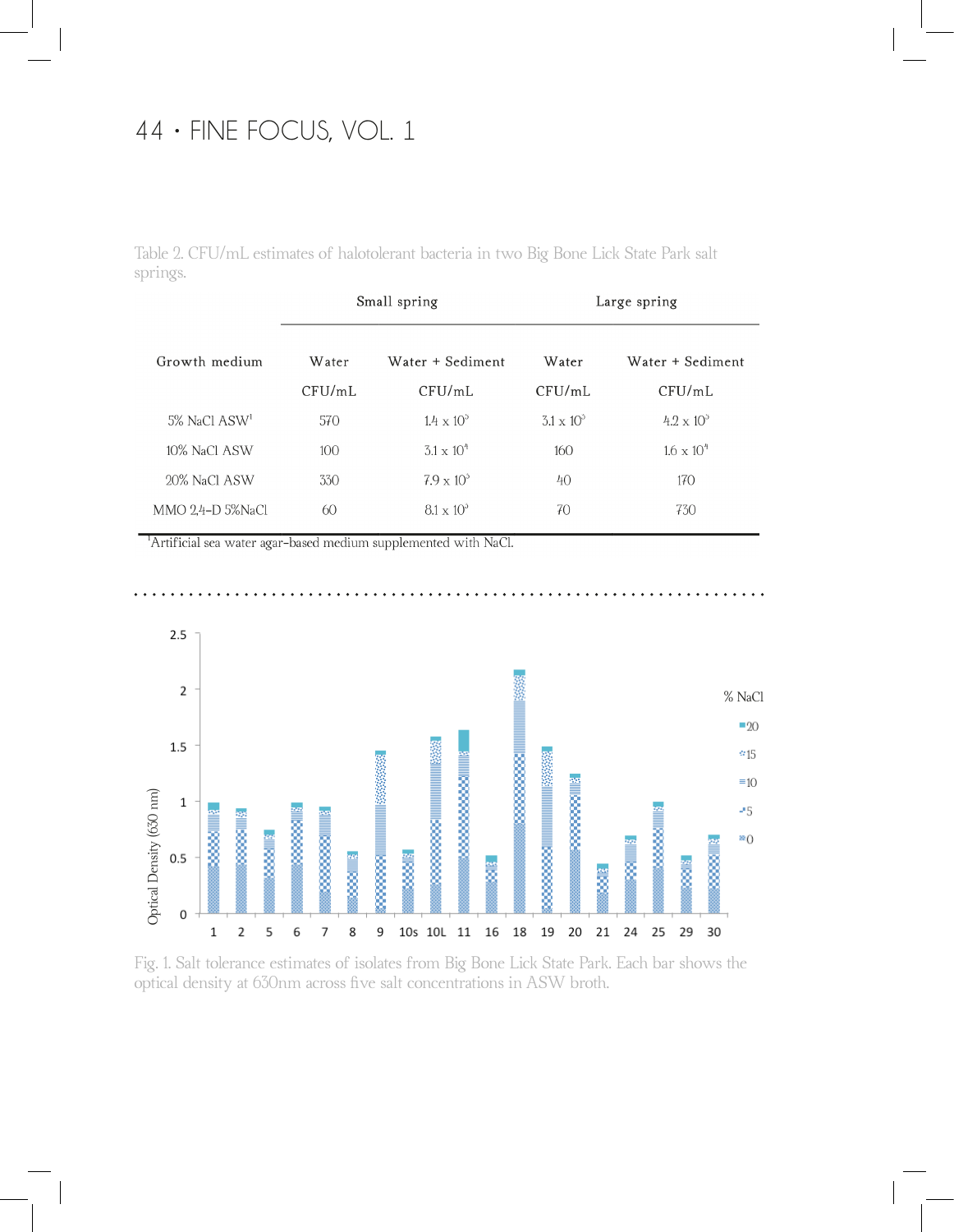| Isolate<br>number | Species/Accession number                          | Sequence<br>length | $\%$<br>Identity | tfda'   | $tfda-$<br>$\alpha^2$ | Growth<br>$2,4-D$                | Growth             |
|-------------------|---------------------------------------------------|--------------------|------------------|---------|-----------------------|----------------------------------|--------------------|
|                   |                                                   |                    |                  |         |                       |                                  | $2,4-D+5%$<br>NaCl |
| 1                 | Bacillus hwajinpoensis /<br>FR695443              | 1454               | 99               |         | $\star$               | $^{+++}$                         | $^{+++}$           |
| $\overline{2}$    | Georgenia muralis /<br>AB455495                   | 1406               | 99               | $\star$ | $\star$               | $^{+++}$                         | $^{+++}$           |
| $\sqrt{5}$        | Bacillus hwajinpoensis /<br>FR695443              | 1469               | 99               | $\star$ | $\star$               | $^{++}$                          | $^{++}$            |
| 6                 | Bacillus hwajinpoensis /<br>FR695443              | 1440               | 99               | $\star$ | $\star$               | $^{++}$                          | $^{++}$            |
| 7                 | Bacillus baekryungensis /<br>AY505507             | 1452               | 99               | $\star$ | $\star$               | $^{++}$                          | $^{++}$            |
| 8                 | Bacillus aquamaris /<br>KF443807                  | 958                | 99               | $\star$ | $\star$               | $\ddot{}$                        | $^{++}$            |
| 9                 | Halomonas sp. / GU212640                          | 1450               | 99               | $\star$ | $\star$               | $\ddot{}$                        | $^{++}$            |
| 10s               | Halobacillus trueperi /                           | 1470               | 99               | $\star$ | $\star$               | $^{+++}$                         | $^{+++}$           |
| 10L               | KJ174505<br>Halobacillus trueperi /               | 1461               | 99               | $\star$ | $\star$               | $\ddot{}$                        |                    |
| $11$              | DQ157162<br>Halobacillus alkaliphilus /           | 1467               | 99               | $\star$ | $\star$               | $\ddot{}$                        | $\ddot{}$          |
| 16                | JQ068929                                          | 1453               | 99               |         | $\star$               | $^{+++}$                         | $^{++}$            |
| 18                | Bacillus sp. / DQ084469                           | 1389               | 99               |         | $\star$               |                                  | $^{++}$            |
| 19                | Kocuria sp. / HM579811                            |                    | 98               |         | $\star$               |                                  |                    |
|                   | Halomonas ventosae /                              | 795                |                  |         |                       |                                  | $^{++}$            |
| 20                | GQ903444<br>Bacillus baekryungensis /<br>JN210568 | 913                | 99               |         | $\star$               | $^{++}$                          | $^{++}$            |
| 21                | Halobacillus alkaliphilus /                       | 1465               | 99               |         | $\star$               | $^{+++}$                         | $\ddot{}$          |
| 24                | JQ068929<br>Bacillus aquimaris /                  | 1436               | 99               |         | $\ast$                | $^{++}$                          | $^{++}$            |
| 25                | KF769538<br>Bacillus baekryungensis /             | 1437               | 99               |         | $\star$               | $\begin{array}{c} + \end{array}$ |                    |
| 29                | JN210568<br>Bacillus sp. / HM587911               | 629                | 99               |         | $\star$               | $^{+++}$                         | $^{+++}$           |
| $30\,$            | Bacillus sp. / HQ677199                           | 687                | 99               |         | $\star$               | $^{+++}$                         | $^{+++}$           |

Table 3. Identity, *tfdA* gene presence and growth characteristics of 2,4-D degrading halotolerant isolates.

l,

1 Amplifed with primers from Hogan *et al.* (8).2 Amplifed with primers from Itoh *et al.* (9).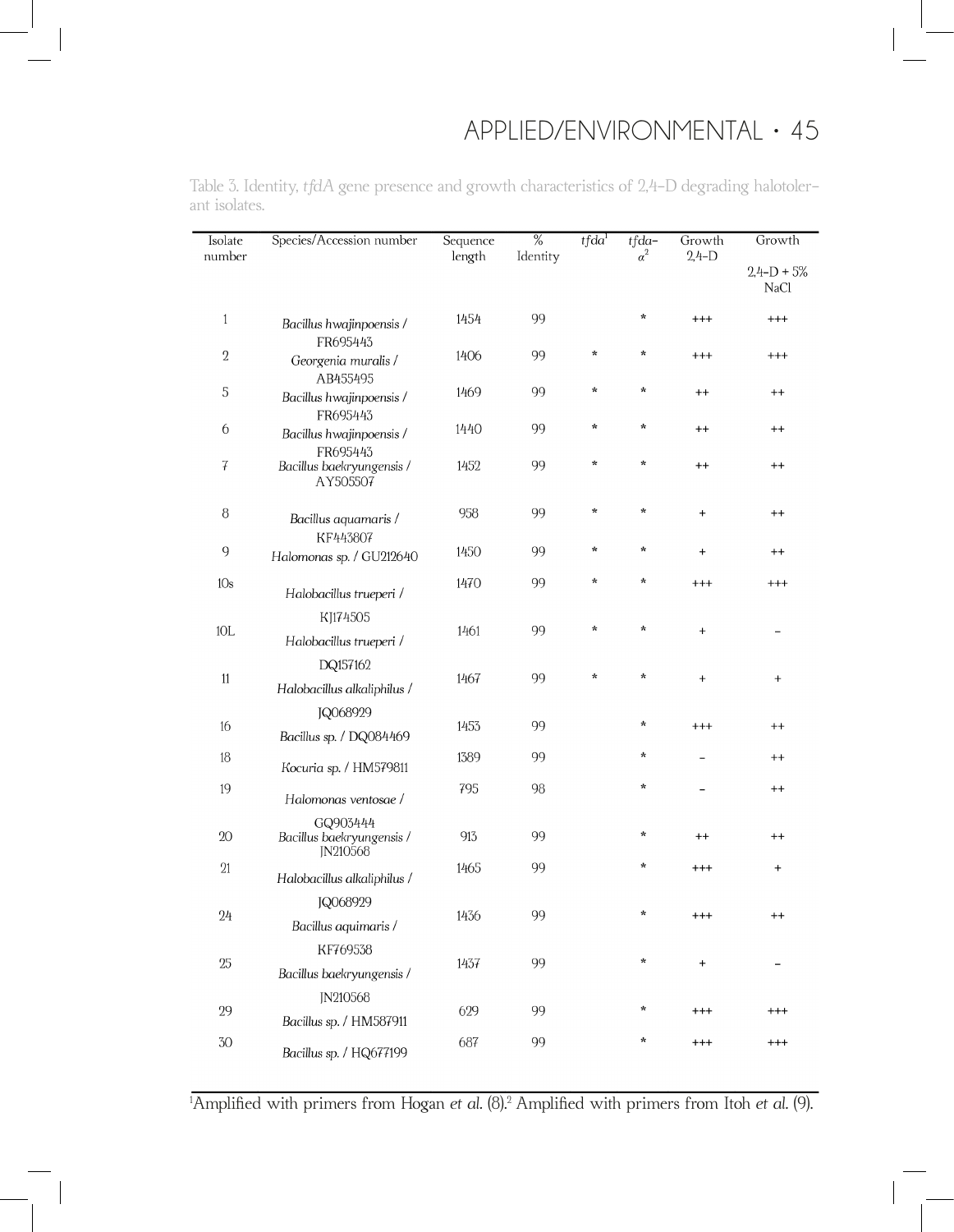source each of the nineteen isolates was streaked onto MMO medium containing 125 ppm 2,4-D with or without 5% NaCl. Over the course of 14 days each isolate was visually examined independently by two investigators and the level of growth was scored as none  $(-)$ , poor  $(+)$ , moderate  $(+)$ or good (+++). Five isolates (represented by the genera *Bacillus*, *Georgenia*, *Halobacillus*) showed good growth (+++) on MMO 2,4-D plates with or without NaCl and four isolates showed moderate growth (++) on both medium types (Table 3). Interestingly, isolates 18 & 19 (represented by *Kocuria* and *Halomonas*, respectively) showed no growth (-) on MMO 2,4-D medium but good growth (+++) on MMO 2,4-D medium supplemented with NaCl. Numerous attempts to grow the nineteen isolates in MMO 2,4-D broth failed to yield observable growth. Additional attempts to encourage growth with casamino acids and to design liquid medium optimized to spring conditions also failed.

#### **PRESENCE OF** *TFDA* **AND**  *TFDA***-LIKE GENES**

The nineteen spring isolates were screened

# DISCUSSION

The objective of this study was to undertake a culture-based approach to examine 2,4-D degrading bacteria in salt springs at Big Bone Lick State Park. The springs in the park offer a unique environment for microbial growth. Low salinity, sulfur-enriched groundwater feeds the springs throughout the year and mineral deposits regularly appear in the spring's water and outer edges as white precipitate. This work represents the frst attempt to examine 2,4-D degrading

by PCR for two types of genes commonly found in 2,4-D degrading bacteria. DNA extracts from nine of the isolates were positive for the presence of *tfdA* and all nineteen isolates were positive for amplifcation of *tfdAa* (Table 3).

#### **SALT TOLERANCE OF THE ISOLATES**

Salt tolerance of each isolate was determined by inoculating ASW medium supplemented with 0, 5, 10, 15 or 20% NaCl. Fig. 1 shows the optical density at 630nm for each isolate across the fve salt concentrations. Eighteen of the nineteen isolates showed a preference for media with 0% or 5% NaCl. ASW without added NaCl supported growth of all the isolates above 0.1 OD units with the exception of isolates 9 and 19 (both *Halomonas*). The two *Halomonas* isolates showed a similar growth pattern with good growth at 5, 10 and 15% NaCl. Although isolate 18 (*Kocuria* sp.) grew poorly on MMO 2,4-D medium without salt (Table 3), it grew the best of the nineteen isolates in 0% ASW and also had the highest combined optical density across the salt concentrations of any isolate (Fig. 1).

microbial communities in these springs. Although the springs sampled are of low salinity previous culture-based studies have identifed large populations of moderate halophilic and halotolerant bacteria in spring water and sediment samples. With this in mind, the current study was designed to isolate 2,4-D degrading bacteria that could tolerate at least 5% NaCl.

Although the salt springs sampled in this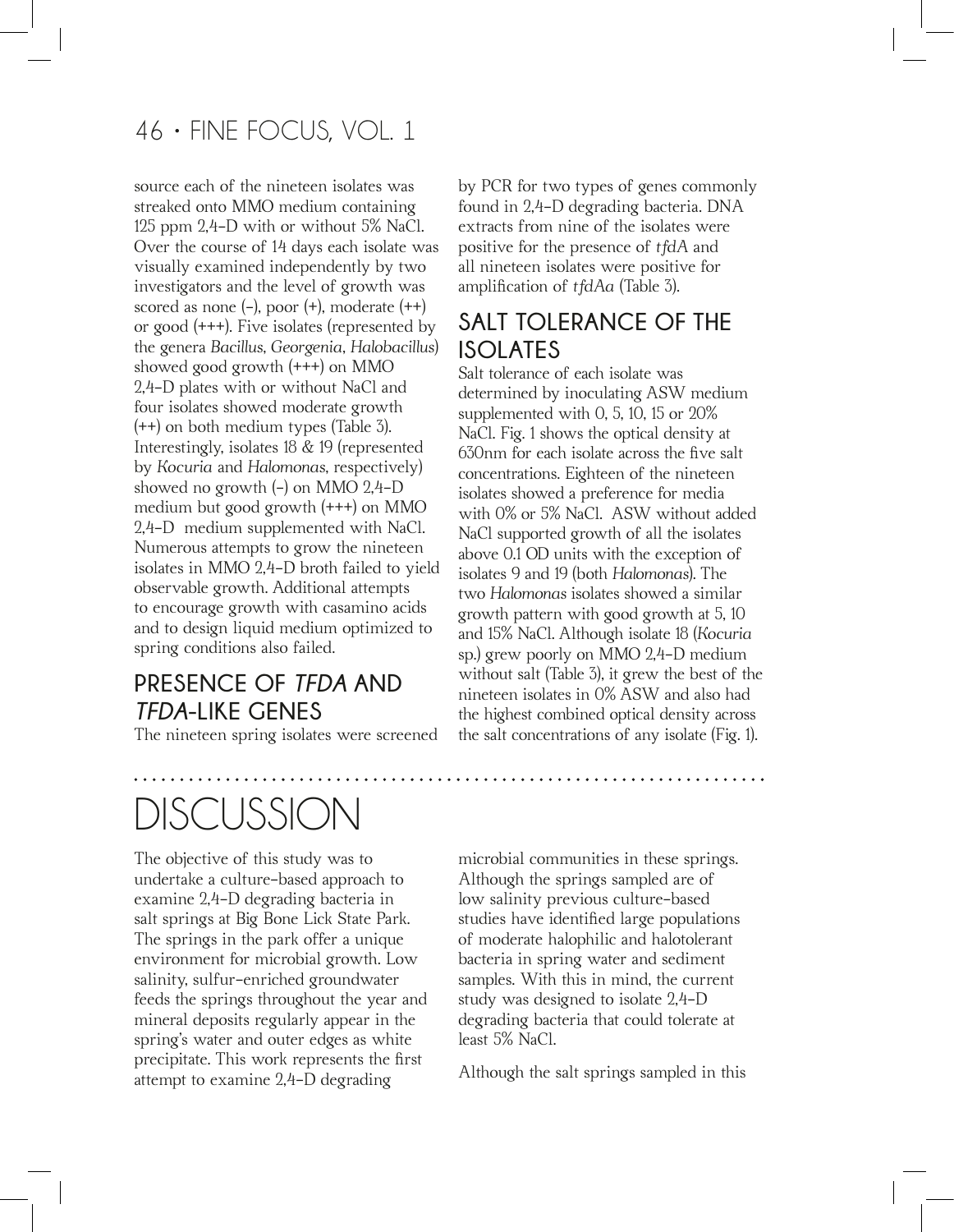study have no known history of 2,4-D contamination, samples from two salt springs at Big Bone Lick State Park showed an abundance of colonies on agar-based plates with 2,4-D as the sole carbon source. Ka *et al.* (12) demonstrated that successive 2,4-D applications in agricultural soil can greatly enrich the soil microbial community for 2,4-D degrading bacteria. Although the Big Bone Lick springs were not obviously treated or heavily contaminated with 2,4-D, low level 2,4-D groundwater contamination from agricultural runoff cannot be ruled out as an enrichment source.

Varied growth levels on 2,4-D medium with and without salt were observed in the nineteen spring isolates chosen for further characterization. While some isolates grew equally well on 2,4-D medium with or without NaCl, others showed a clear preference for salt-free or salt-containing medium. These diverse growth strategies make sense given that the isolates described here were enriched on 2,4-D agar-based medium rather than 2,4-D supplemented broth which may select only the fastest growing isolates. Allowing the initial 2,4-D containing plates to incubate for 14 days may have also provided slow growing isolates time to become established. Novel slow growing 2,4-D degrading bacteria have been found in pristine environments using an enrichment strategy involving organic supplements and low initial levels of 2,4-D (14).

Two of the nineteen isolates described here were identifed as closely matching the genus *Halomonas*. Maltseva *et al.* (18) previously isolated three moderately halophilic, alkaliphilic bacteria from alkali lakes heavily contaminated with 2,4-D and numerous other aromatic compounds. These isolates were members of the Halomonadaceae family and contained 2,4- D degradation pathways that matched the

*tfdA* pathway from *Cupriavidus necator* JMP134. As *tfdA* was found in only one of the two *Halomonas* isolates described here, more work is clearly needed to determine the nature of degradation in the non-*tfdA* containing *Halomonas* isolate. *Halomonas* is a metabolically diverse genus well known for its halotolerance and biodegradative potential. For example, *Halomonas organivorans*, isolated from the soil of Isla Cristina, Spain grows on phenol and a wide-range of other organic acids (5).

Interestingly, seventeen of the nineteen isolates described here were Gram positive bacteria. *Bacillus* was the most common genus found (eleven isolates) and several of these contained the *tfdA* gene. *Bacillus* sp. have been previously reported to carry *tfdA* (8) but these isolates did not degrade 2,4-D. The *Bacillus* isolates in this study closely match recently described halotolerant species such as such as *Bacillus aquamaris*, *Bacillus hwajinpoensis* and *Bacillus baekryungensis* (27, 28) and thus these isolates should be screened more fully for their degradative potential.

Isolates closely matching *Halobacillus* were also identifed as 2,4-D degraders in this study and three out of the four isolates contained the *tfdA* gene. The genus *Halobacillus* was frst proposed in 1996 (24) and now contains nearly 20 species with interesting properties such as production of protective carotenoids and novel salt-tolerant enzymes of interest to biotechnology (11). This is the frst report identifying 2,4-D degradation genes in this genus.

Two additional Gram positive isolates closely matched *Kocuria* sp. and *Georgenia muralis*. *Kocuria* are commonly found on the skin of humans and some species have recently emerged as pathogens in immunocompromised patients (22). *Georgenia muralis* was frst isolated from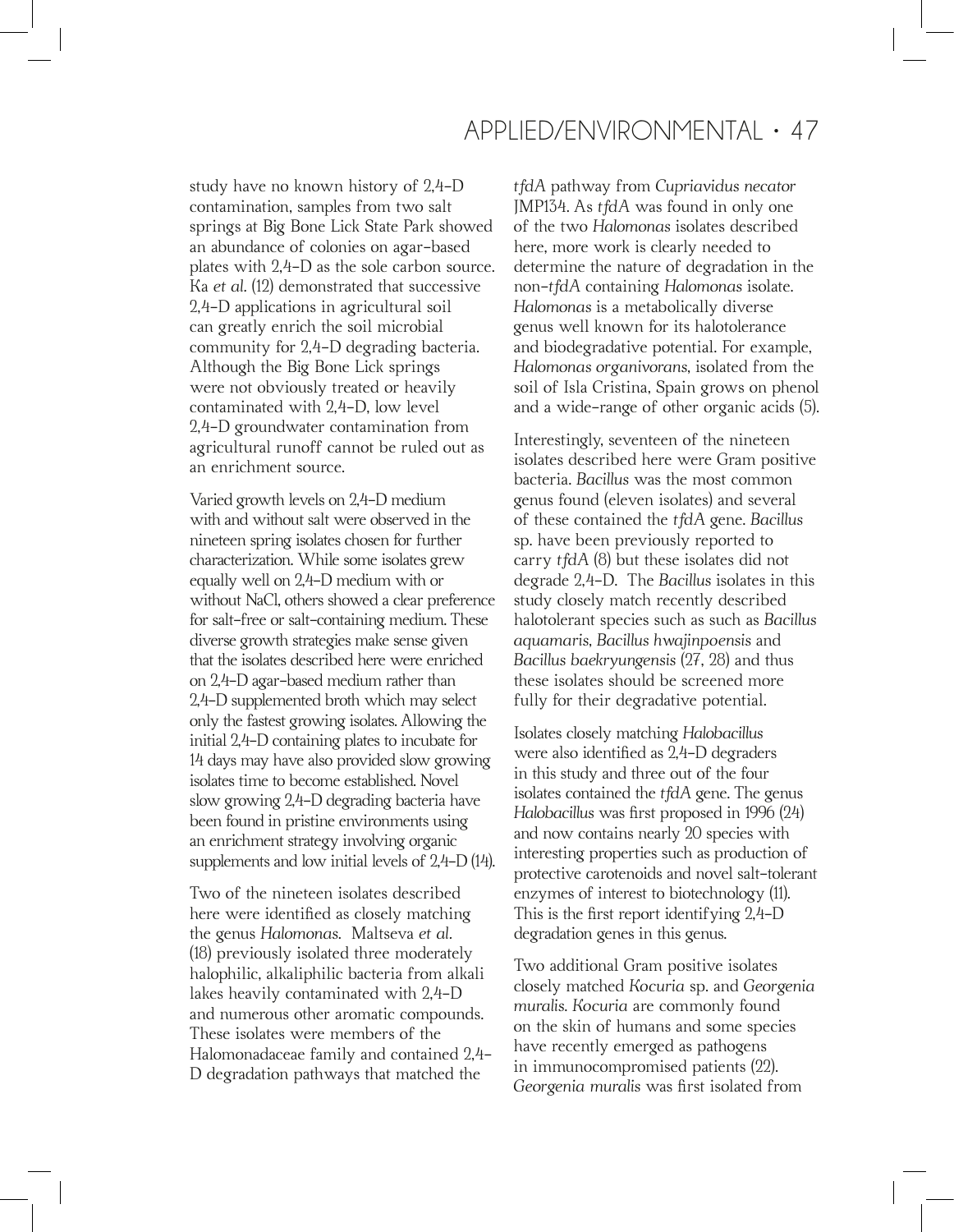a medieval wall painting in the church St. Georgen in Austria in 2002 (16). A novel fnding of this study is that *Georgenia muralis* and *Kocuria* sp. have not previously been shown to degrade 2,4-D. The *Georgenia muralis* isolate described here not only grew well on 2,4-D medium with or without added NaCl but also contained the *tfdA* gene, which has not previously been reported.

All nineteen of the isolates from Big Bone Lick State Park were positive for *tfdAa*. *tfdAa* is found in *Proteobacteria* such as *Bradyrhizobium* and *Sphingomonas* sp. (9, 10) and thus it is interesting that the diverse collection of isolates described here, none of which are *a-Proteobacteria*, carry this gene. Additional primer sets designed to detect novel *tfdA*-like genes were recently described (30) and it would be informative to screen the isolates described here with these primers to further examine *tfdA* gene diversity.

Nine of the nineteen isolates in this study contained both *tfdA* and *tfdAa* raising the possibility that multiple degradation pathways exist in these isolates. It has been suggested that the *tfdA* gene products serve other cellular roles besides the degradation of herbicides (8) and it would be worthwhile to screen the Big Bone Lick salt spring isolates for other degradation abilities.

One area to enhance this study lies in

designing minimal broth that will support growth of the salt spring isolates. Numerous attempts to grow the isolates in minimal liquid medium with 2,4-D as the sole carbon source failed to stimulate growth. Additionally, liquid medium designed to replicate spring water chemistry also yielded poor growth. Development of minimal broth supporting growth of the isolates described here will allow confrmation of 2,4-D degradation and provide a means for quantitative determination of 2,4-D disappearance (14).

In summary, this study has identifed the salt springs at Big Bone Lick State Park as a potentially novel source of 2,4-D degrading bacteria. Since degradation pathways in the salt spring isolates appear to match those associated with *tfdA* and *tfdAa*, it would be informative to sequence these genes to determine their relationship to other known 2,4-D degradation pathways. Horizontal gene transfer of 2,4-D degradation pathways has been proposed based on incongruent phylogenies of 16S rRNA genes compared to *tfdA* (20). More recently, a transposon containing both *cadAB* and tfd associated genes, but not *tfdA* or *tfdAa* was found in a 2-methyl-4-chlorophenoxyacetic acid (MCPA) degrading *Sphingomonas* isolate (21). Understanding the role gene transfer plays in the evolution of moderately halophilic bacteria would be an exciting area of future research.

#### **ACKNOWLEDGEMENTS**

M.G.W. was supported by an Indiana University Southeast Undergraduate Research Fellowship for part of this work. Thanks to Todd Young, naturalist at Big Bone Lick State Park for his help with access to the salt springs, sampling and information about the park's history.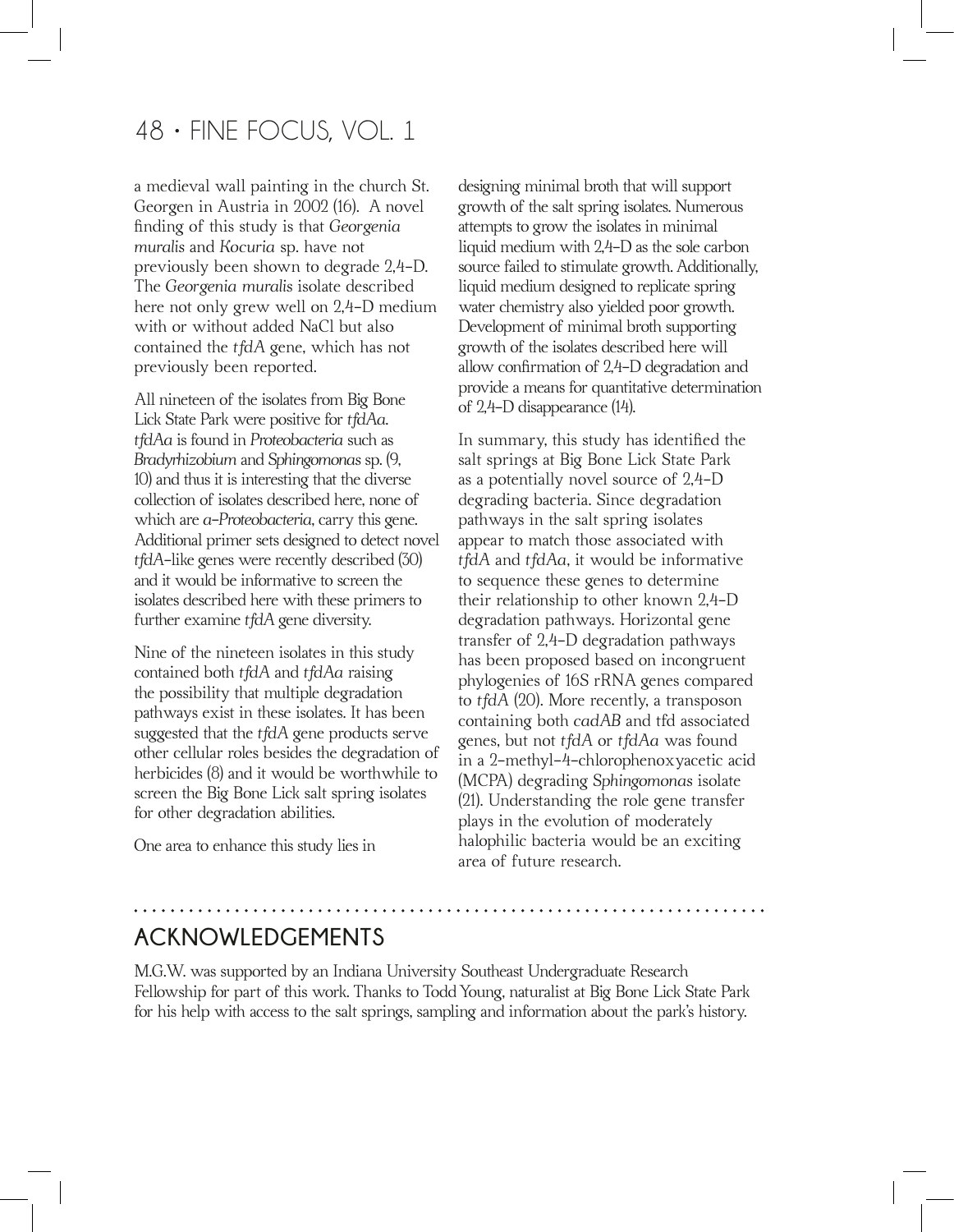## REFERENCES

- 1. Altschul, S. F., Gish, W., Miller, W., Myers, E. W., & Lipman, D. J. 1990. Basic local alignment search tool. *J. Mol. Biol.* 215:403-410.
- 2. Don, R. H. & Pemberton, J. M. 1981. Properties of six pesticide degradation plasmids isolated from *Alcaligenes paradoxus* and *Alcaligenes eutrophus. J. Bacteriol.* 145:681–686.
- 3. Don, R. H., Weightman, A. J., Knackmuss, H. J., & Timmis, K. N. 1985. Transposon mutagenesis and cloning analysis of the pathways for degradation of 2,4-dichlorophenoxyacetic acid and 3-chlorobenzoate in *Alcaligenes eutrophus* JMP134(pJP4). *J. Bacteriol.*  161:85–90.
- 4. Filer, K., & Harker, A. R. 1997. Identifcation of the inducing agent of the 2,4-dichlorophenoxyacetic acid pathway encoded by plasmid pJP4. *Appl. Environ. Microbiol.* 63:317-320.
- 5. García, M. T., Mellado, E., Ostos, J. C., & Ventosa, A. 2004. *Halomonas organivorans* sp. nov., a moderate halophile able to degrade aromatic compounds. *Int. J. Syst. Evol. Microbiol.* 54:1723–1728.
- 6. Hausinger, R. P. & Fukumori, F. 1995. Characterization of the frst enzyme in 2,4-dichlorophenoxyacetic acid metabolism. *Environ. Health Perspect.* 103:37-39.
- 7. Hegg, E. L., Whiting, A. K., Saari, R. E., McCracken, J., Hausinger, R. P., & Que Jr, L. 1999. Herbicidedegrading *a*-keto acid-dependent enzyme TfdA: Metal coordination environment and mechanistic insights. *Biochemistry* 38:16714-16726.
- 8. Hogan, D. A., Buckley, D. H., Nakatsu, C. H., Schmidt, T. M., & Hausinger, R. P. 1997. Distribution of *tfda* gene in soil bacteria that do not degrade 2,4-dichlorophenoxyacetic acid (2,4-D). *Microbial Ecology* 32:90-96.
- 9. Itoh, K., Kanda, R., Sumita, Y., Kim, H., Kamagata, Y., Suyama, K., Yamamoto, H., Hausinger, R. P., & Tiedje, J. M. 2002. *tfda*-like genes in 2,4-dichlorophenoxyacetic acid-degrading bacteria belonging to the *Bradyrhizobium-Argomonas-Nitrobacter-Afpia* cluster in *a*-*Proteobacteria. Appl. Environ. Microbiol.* 68:3449-3454.
- 10. Itoh, K., Tashiro, Y., Uobe, K., Kamagata, Y., Suyama, K., & Yamamoto, H. 2004. Root nodule *Bradyrhizobium* spp. harbour *tfdAa*  and *cadA*, homologous with genes encoding 2,4-dichlorophenoxyacetic acid-degrading proteins. *Appl. Environ. Microbiol.* 70:2110–2118.
- 11. Joshi M. N., Pandit A. S., Sharma A., Pandya R. V., Saxena A. K., & Bagatharia S. B. 2013. Draft genome sequence of the halophilic bacterium *Halobacillus* sp.

strain BAB-2008. *Genome Announc.* 1:e00222-12.

- 12. Ka, J. O., Burauel, P., Bronson, J. A., Holben, W. E., & Tiedje, J. M. 1995. DNA probe analysis of microbial community selected in feld by long-term 2,4-D application. *Soil Sci. Soc. Am. J.* 59:1581–1587.
- 13. Ka, J. O., Holben W. E., & Tiedje, J. M. 1994. Genetic and phenotypic diversity of 2,4-dichlorophenoxyacetic acid (2,4-D)-degrading bacteria isolated from 2,4D-treated feld soils. *Appl. Environ. Microbiol.* 60:1106-1115.
- 14. Kamagata, Y., Fulthorpe, R. R., Tamura, K., Takami, H., Forney, L. J., & Tiedje, J. M. 1997. Pristine environments harbor a new group of oligotrophic 2,4-dichlorophenoxyacetic acid-degrading bacteria. *Appl. Environ. Microbiol.* 63:2266-2272.
- 15. Kitagawa, W., Takami, S., Miyauchi, K., Masai, E., Kamagata, Y., Tiedje, J. M., & Fukuda, M. 2002. Novel 2,4-dichlorophenoxyacetic acid degradation genes from oligotrophic *Bradyrhizobium* sp. strain HW13 isolated from a pristine environment. *J. Bacteriol.*  184:509-518.
- 16. Li, W., Xu, P., Schumann, P., Zhang, Y., Pukall, R., Xu, L., Stackbrandt, E., & Jiang, C. 2007. *Georgenia ruanii* sp. Nov., a novel actinobacterium isolated from forest soil in Yunnan (China), and emended description of the genus *Georgenia. Int. J. Syst. Evol. Microbiol.* 57:1424-1428.
- 17. Lim, J. M., Jeon, C. O., Song, S. M., & Kim, C. J. 2005. *Pontibacillus chungwhensis* gen. nov., sp. nov., a moderately halophilic gram-positive bacterium from a solar saltern in Korea. *Int. J. Syst. Evol. Microbiol.*  55:165–170.
- 18. Maltseva, O., McGowan, C., Fulthorpe, R., & Oriel, P. 1996. Degradation of 2, 4-dichlorophenoxyacetic acid by haloalkaliphilic bacteria. *Microbiology* 142:1115- 1122.
- 19. Marrón-Montiel, E., Ruiz-Ordaz, N., Rubio-Grandos, C., Juárez-Ramírez, C. J., & Galíndez,-Mayer, C. J. 2006. 2,4-D degrading bacterial consortium isolation, kinetic characterization in batch and continuous culture and application for bioaugmenting an activated sludge microbial community. *Process Biochem.* 41:1521-1528.
- 20. McGowan, C., Fulthorpe, R., Wright, A., & Tiedje, J. M. 1998. Evidence for interspecies gene transfer in evolution of 2,4-dichlorophenoxyacetic acid degraders. *Appl. Environ. Microbiol.* 64:4089-4092.
- 21. Nielsen, T. K., Xu, Z., Gozdereliler, E., Aamand, J., Hansen, L. H., & Sorensen, S. R. 2013. Novel Insight into the genetic context of the *cadAB* genes from